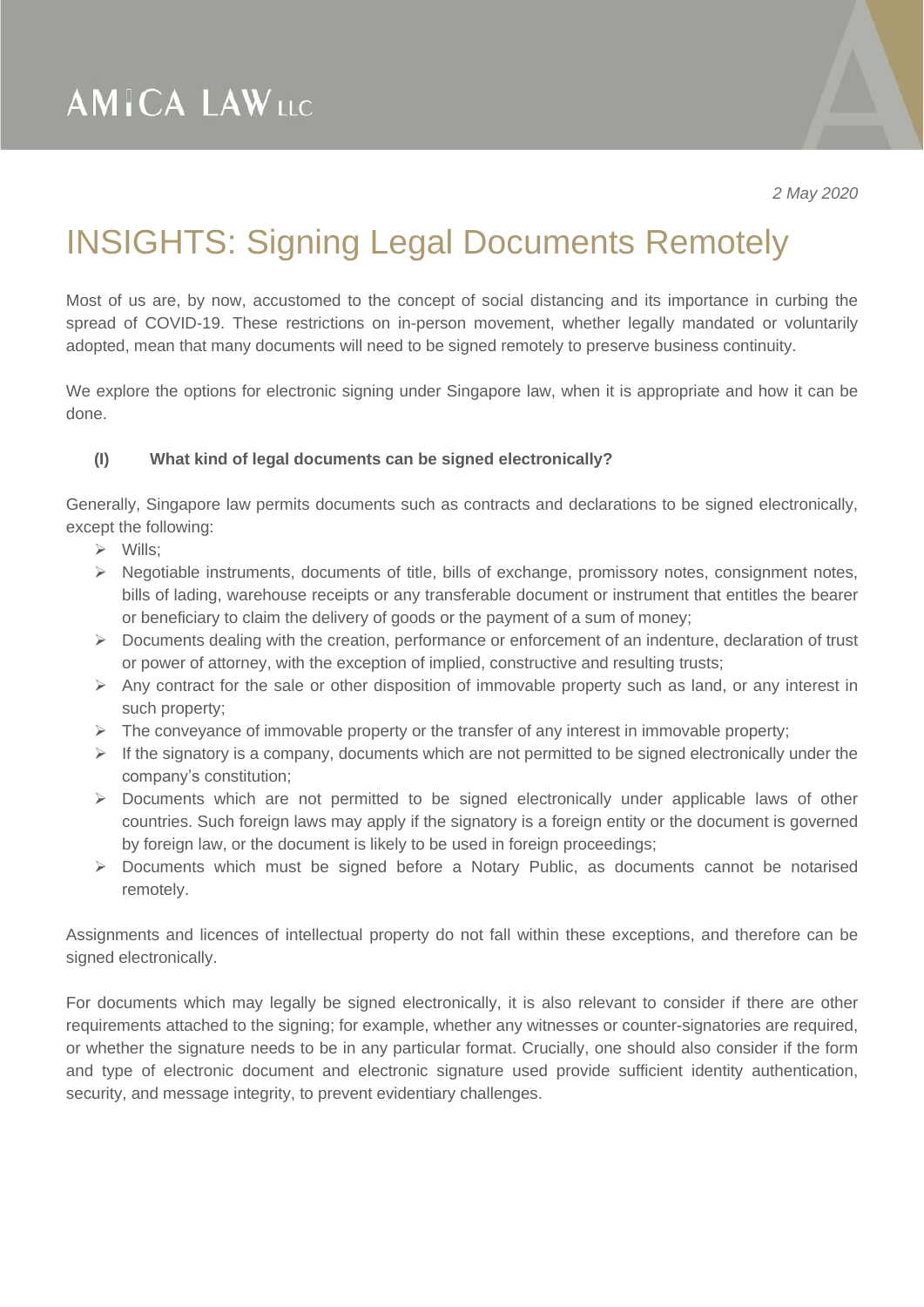# **AMICA LAWLLC**

#### **(II) What qualifies as an electronic signature?**

In essence, a signature functions as a means of identifying a person and indicating the person's intentions in respect of the document signed. As long as these functions are fulfilled, various different forms can qualify as "signatures".

Examples of electronic signatures are: a digital image of a person's handwritten signature, a typed name in plain font, or an email attached to a document and stating that the sender of the email agrees to the contents of that document. The appropriate type of electronic signature will depend on the technology available to the signatory, the nature of the document to be signed, the transaction value and consequently, the degree of identity authentication, security, and message integrity required.

#### **(III) How can an electronic signature be applied to a document?**

The manner of signing will depend on the form of electronic signature to be used, and the form of the document to be signed.

If the electronic signature consists of a digital image or typed name, it can simply be inserted into the appropriate signature block in the document in soft copy. However, this method of signing a document is not very secure and is open to evidentiary challenge. To mitigate this, where the signature is made on an electronic copy of a document, the signed document should be saved in a non-editable format. Security controls may also be applied to a PDF document to render it non-editable, or the document can be converted into a non-editable image file format. This minimises but does not remove the risk of identity challenges, or unauthorised changes being made to the document after it has been signed.

There is also the option of using commercially available electronic signature solutions. These solutions offer built-in security features that can be used to identify the person signing and to indicate that person's intention when affixing his or her electronic signature in a document. These features should be reviewed and their risk level assessed before use. For high value transactions, it is advisable for all parties to use secure digital signatures issued by a trusted third party, where the identity of the user is verified in person by the trusted third party and matched against official IDs before the digital signature is issued to the user. These secure solutions also provide message integrity by encrypting the document with the digital signature such that it cannot be easily altered.

There are inherent risks with using electronic signatures and electronic records, given the ease with which electronic signatures may be used and electronic records tampered with or modified. As mentioned above, the value and risk profile of a document or transaction should be considered in deciding whether electronic signatures should be used, and if so, the degree of identity authentication, security and message integrity required should also be evaluated before selecting the type of electronic signature to be used.

### **(IV) Can a document be signed electronically if a witness is required?**

Some documents require a third party to witness the signatory applying his or her signature to the document. Ideally, the witness should be physically present when the signatory signs the document. However, if this is not possible, the witness may view the signing using real-time streaming technology, such as a video call. Steps should be taken to ensure that the witness can confirm the signatory's identity and that the document